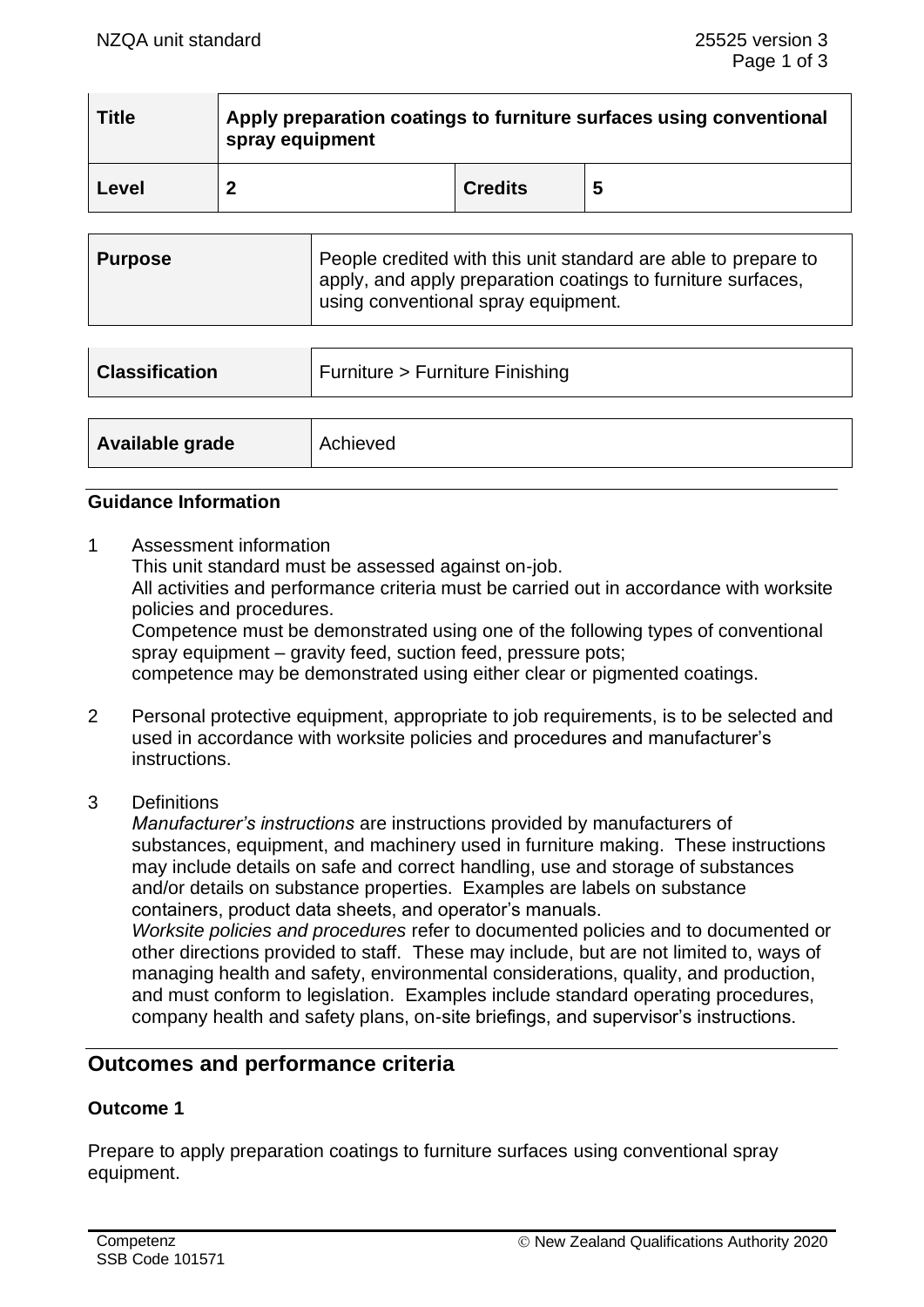## **Performance criteria**

- 1.1 Job specifications are obtained and interpreted.
	- Range surfaces to be coated, coating type, timeframe to complete.
- 1.2 Spraying platforms, drying racks, trolleys, and drying area are selected.
- 1.3 Spray equipment is checked for suitability for job specifications.

Range clean, air cap tight, bowl tight.

1.4 Spray area is selected in accordance with job specifications.

Range clean, clear of dust.

#### **Outcome 2**

Apply preparation coatings to furniture surfaces using conventional spray equipment.

#### **Performance criteria**

| 2.1           | Surfaces are prepared for preparation coatings in accordance with job<br>specifications.                 |                                                                                                       |  |
|---------------|----------------------------------------------------------------------------------------------------------|-------------------------------------------------------------------------------------------------------|--|
|               | Range                                                                                                    | any of – cleaning, checking for blemishes, rectifying blemishes,<br>masking off if required.          |  |
| 2.2           | Preparation coating is applied in accordance with job specifications.                                    |                                                                                                       |  |
|               | Range                                                                                                    | even distance from surfaces, triggering off after each stroke, even<br>fan, constant air pressure.    |  |
| 2.3           | Compressor is operated to meet job specifications and in accordance with<br>manufacturer's instructions. |                                                                                                       |  |
|               | Range                                                                                                    | pressure levels, oil levels, pressure relief valve, pressure switches,<br>belt tension and condition. |  |
| 2.4           | Coated surfaces are checked for blemishes and rectified if necessary.                                    |                                                                                                       |  |
| 2.5           | Coated surfaces are stacked on a rack for drying.                                                        |                                                                                                       |  |
|               | Range                                                                                                    | stability, size.                                                                                      |  |
| 2.6           | Rack or trolley is moved to a drying area.                                                               |                                                                                                       |  |
|               | Range                                                                                                    | clear of – walkways, doorways, draughts.                                                              |  |
| $\sim$ $\sim$ |                                                                                                          | On rest existence out to please all enable to real particles and processed is                         |  |

2.7 Spray equipment is cleaned and stored safely and securely.